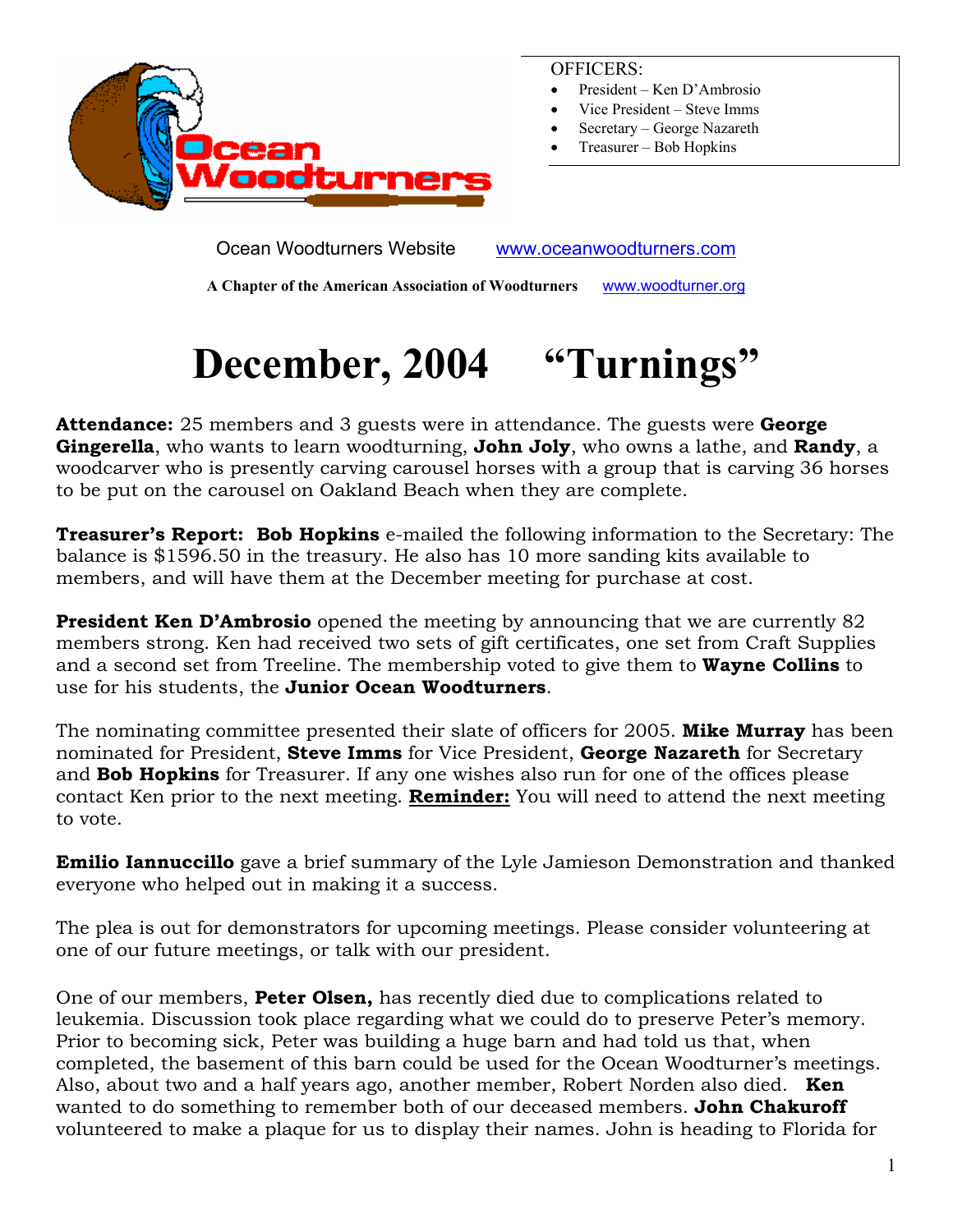his annual winter vacation and will have the plaque completed in the spring when he returns to the north. A motion was made and passed by the membership that we also display the names of these two deceased members on our website.

### **Discussion of Glues and Adhesives**

This subject was decided upon at the last minute, since we had no demonstration scheduled. Despite the lack of preparation, everyone found this to be an enlightening and entertaining discussion. More actual information came from the membership than from the 3 presenters**- Ken D'Ambrosio, Jeff Mee, and George Nazareth.**  Some of the pertinent information that came from this discussion are listed below:

CA glue sets up in the absence of air or oxygen.

Epoxy can be bought in slow, medium, and fast curing formulas. If you use much more hardener than what is recommended, the epoxy will get brittle. System 3 Epoxy makes paste pigments for coloring epoxies. White vinegar is a good solvent for cleaning up after using West System and System Three epoxies.

When gluing wood, end grain to end grain, the joint will be stronger if you first coat the ends to be glued with the glue and allow it to dry before applying the final coat of glue to both pieces for final gluing.

Hide glues are used mostly for furniture, especially for legs of chairs, which can be repaired much more easily since hide glue softens with heat or hot water.

Brown paper bag or Kraft paper can be used between pieces of wood to be glued which then can be taken apart, such as for inside out turning.

There are commercial grades of hot melt glue available which can be used in cabinet work. These are very different than the craft type hot melt glues.

2-sided tape can be used to hold pieces temporarily while you work on them. These are also available in 2-sided cloth tapes that are stronger than the paper tapes.

Tony Bancalari proved to be the source of a wealth of information on this subject of glues and adhesives.

**Dues are now due for 2005 Treasurer Bob Hopkins will be at the December 16th meeting Pay him there or mail him your dues at Bob Hopkins, 31 Bethany Rd, Wakefield, RI 02879 Make out checks to Ocean Woodturners**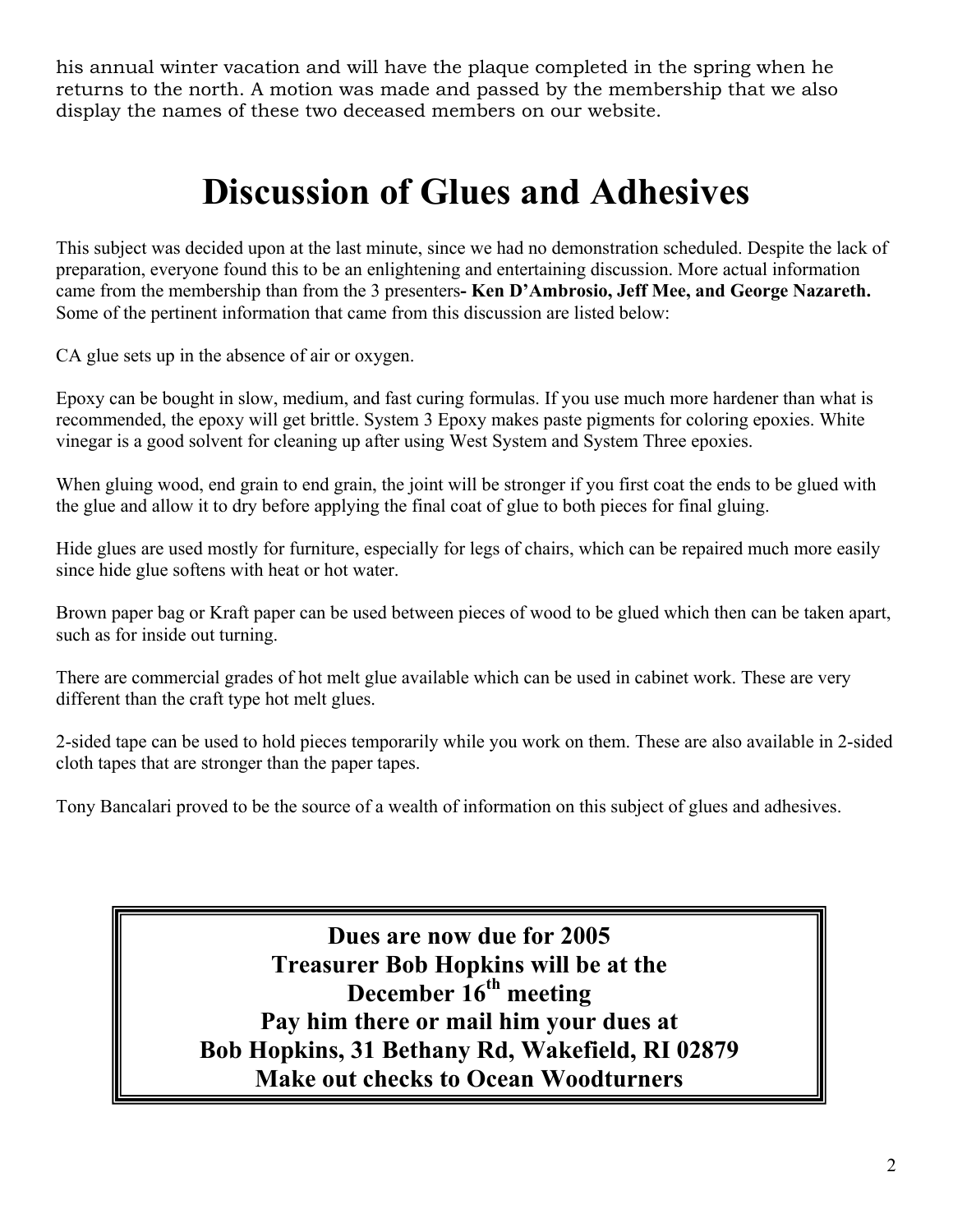## **Show and Tell**



Three bowls by Ron Chatterly: A spalted maple platter, a Black Locust bowl, and an small Apple stump bowl, all finished with tung oil.

Three pieces by John Chakuroff: An Alaskan wood. Finish on the 2 bowls was salad bowl oil. unfinished captive ring loving cup, and 2 bowls made with an unknown



**Raffle:** At the end of the November meeting, we held our monthly raffle. **\$75.00** was raised by raffling off 3 high quality items donated by **George Snyder of Woodcraft** and a box of wood donated by **Angelo Iafrate.** 

#### **Do you have a good turning tip you would like to share?**

The editor (and his helper) of this fine publication is looking for any good tips that could be shared by inclusion in the newsletter. You do not have to be a writer, just give us the general idea or instructions and we will do the rest being sure to give the appropriate credit.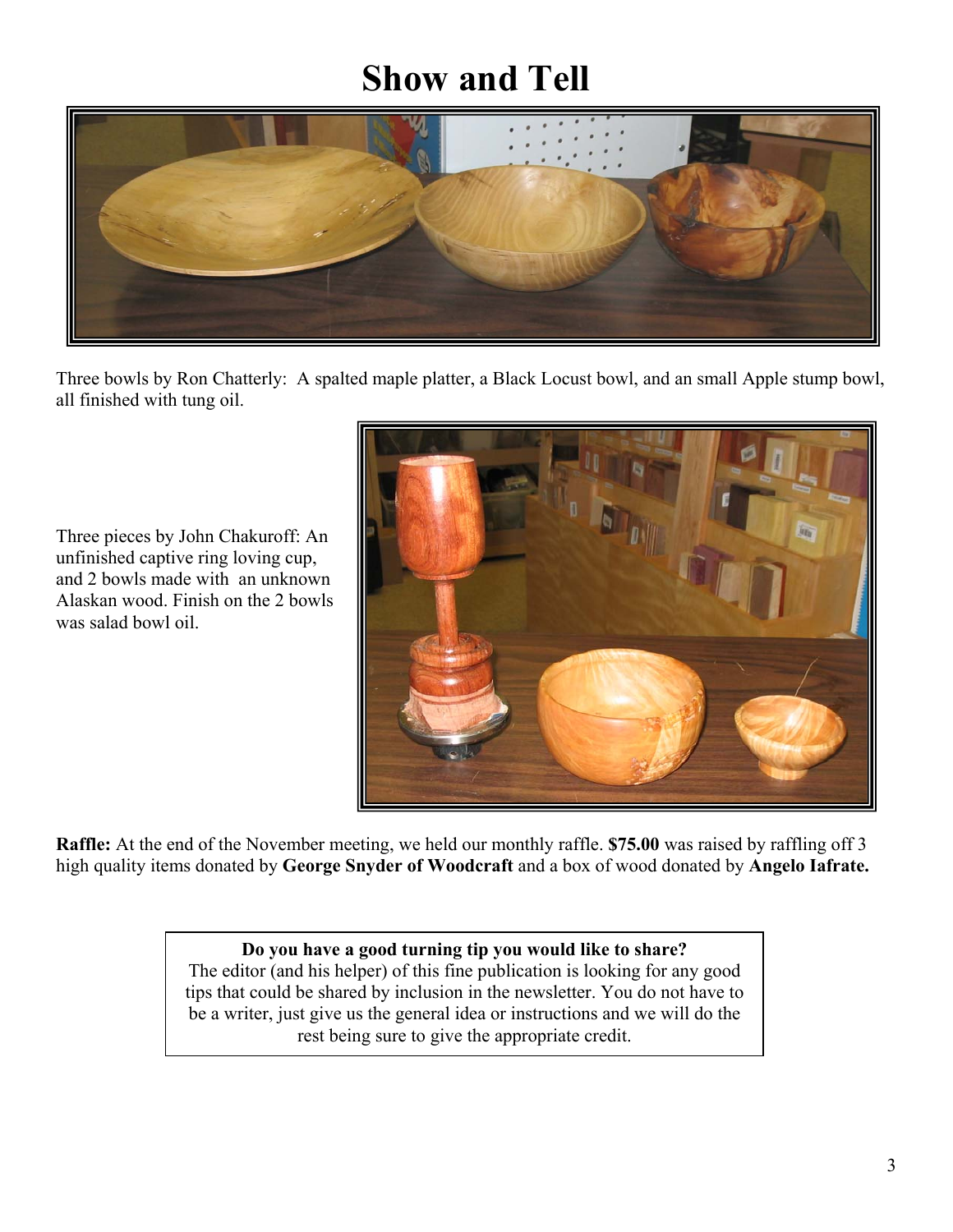### **Lyle Jamieson Photos**



**Lyle Jamieson using his bowl gouge** 



**A series of complicated torso turnings by Lyle Jamieson**